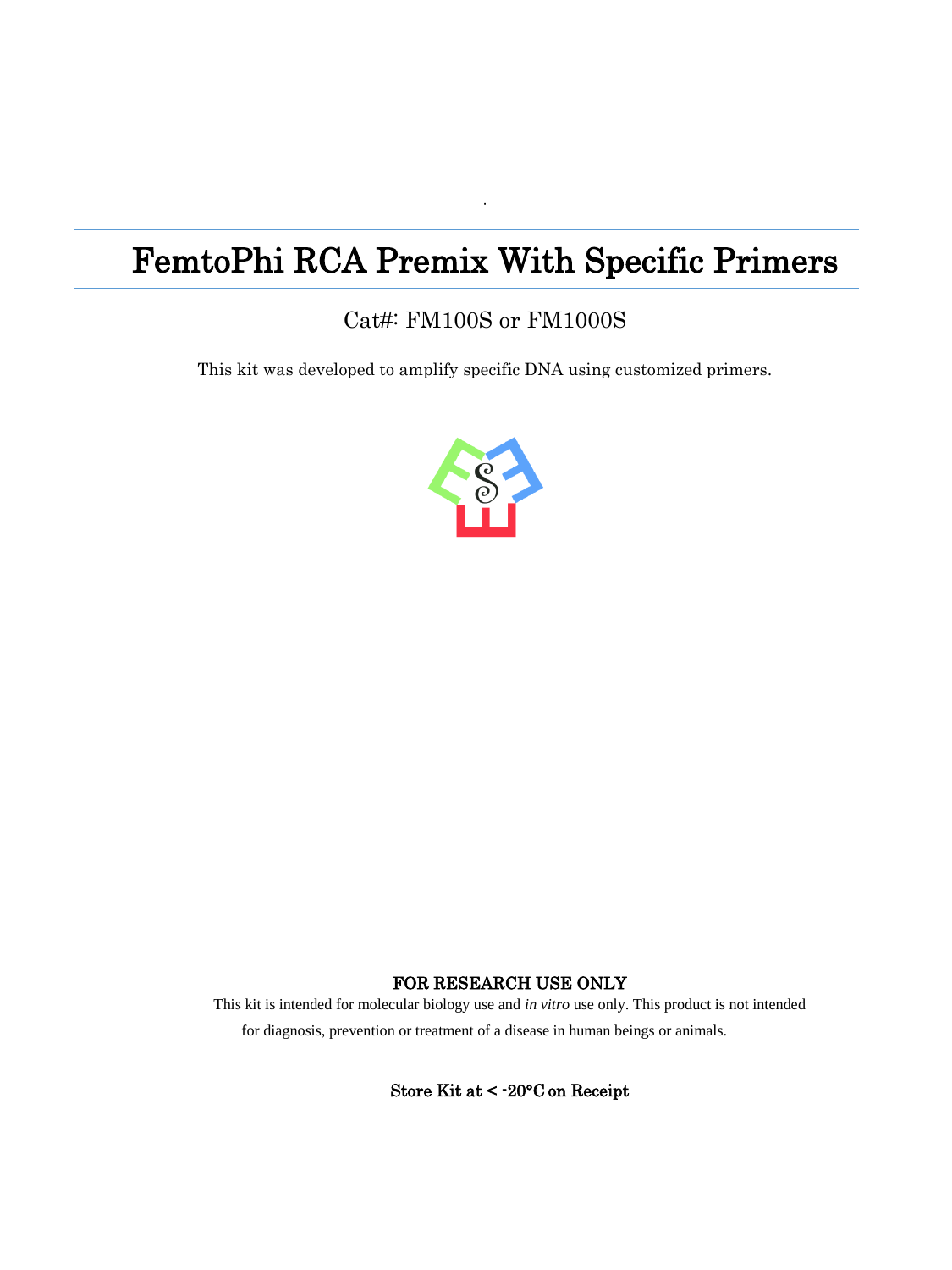

This kit was developed to amplify specific DNA using customized primer(s). It is a premix version of FemtoPhi RCA kit with Specific Primers (Cat#: FP100S). The starting circle DNA template concentration should be more than one nano-gram. Using excessive multiple primers complementary to template DNA in RCA reaction will generate multiple amplification origins and significantly enhance DNA amplification efficiency.

### Kit Components:

| Components                                             | 100<br>Reactions<br>(Cat#: FM100S) | 1000 Reaction<br>(Cat#: FM1000S) | Storage               |
|--------------------------------------------------------|------------------------------------|----------------------------------|-----------------------|
| Sample Buffer                                          | $600$ $\mu$                        | $10x\ 600\ \mu l$                | $-20$ °C              |
| FemtoPhi RCA Premix with<br>Specific Primers (#FM100S) | $500 \mu l$                        | $10x500 \mu l$                   | $\leq$ 20 $\degree$ C |

## Detailed Protocol

## 1. Preparation of Sample Mix:

Sample Mix could be prepared, depending on material sources, as described below:

#### 1.1. Purified DNA or DNA ligation/assembly reactions:

Transfer  $3 \mu$ l of Sample Buffer into a 0.2 ml PCR tube.

Add 1 µl of circular DNA  $(≥ 1$  ng/µl) to the above PCR tube.

Heat to 95 ˚C for 3 minutes and then quickly cool to 4˚C.

Keep the samples on ice until use.

#### 1.2. Bacterial colonies:

Transfer  $4 \mu l$  of Sample Buffer into a 0.2 ml PCR tube.

Pick 1/10 to 1/100 of the colony (approximately  $10^2 \sim 10^4$  cells) and add to the above PCR Tub.

Heat to 95 ˚C for 3 minutes and then quickly cool to 4˚C.

Keep the samples on ice until use.

#### 1.3. Liquid bacterial culture:

Transfer  $2.0 \sim 3.5$  µl of Sample Buffer into a  $0.2$  ml PCR tube.

Add  $0.5~2.0$  µl of saturated overnight culture to the above PCR tube.

Heat to 95 ˚C for 3 minutes and then quickly cool to 4˚C.

Keep the samples on ice until use.

#### 1.4. Glycerol stock:

Transfer  $2.0 \sim 3.5$  ul of Sample Buffer into a  $0.2$  ml PCR tube.

Add  $0.5~2.0$  µl of glycerol stock to the above PCR tube.

[www.evomicscience.com](http://www.evomicscience.com/) 725 San Aleso Ave. Suite 3, Sunnyvale, CA 94085 info@evomicscience.com Page 1/3 Version 2021-02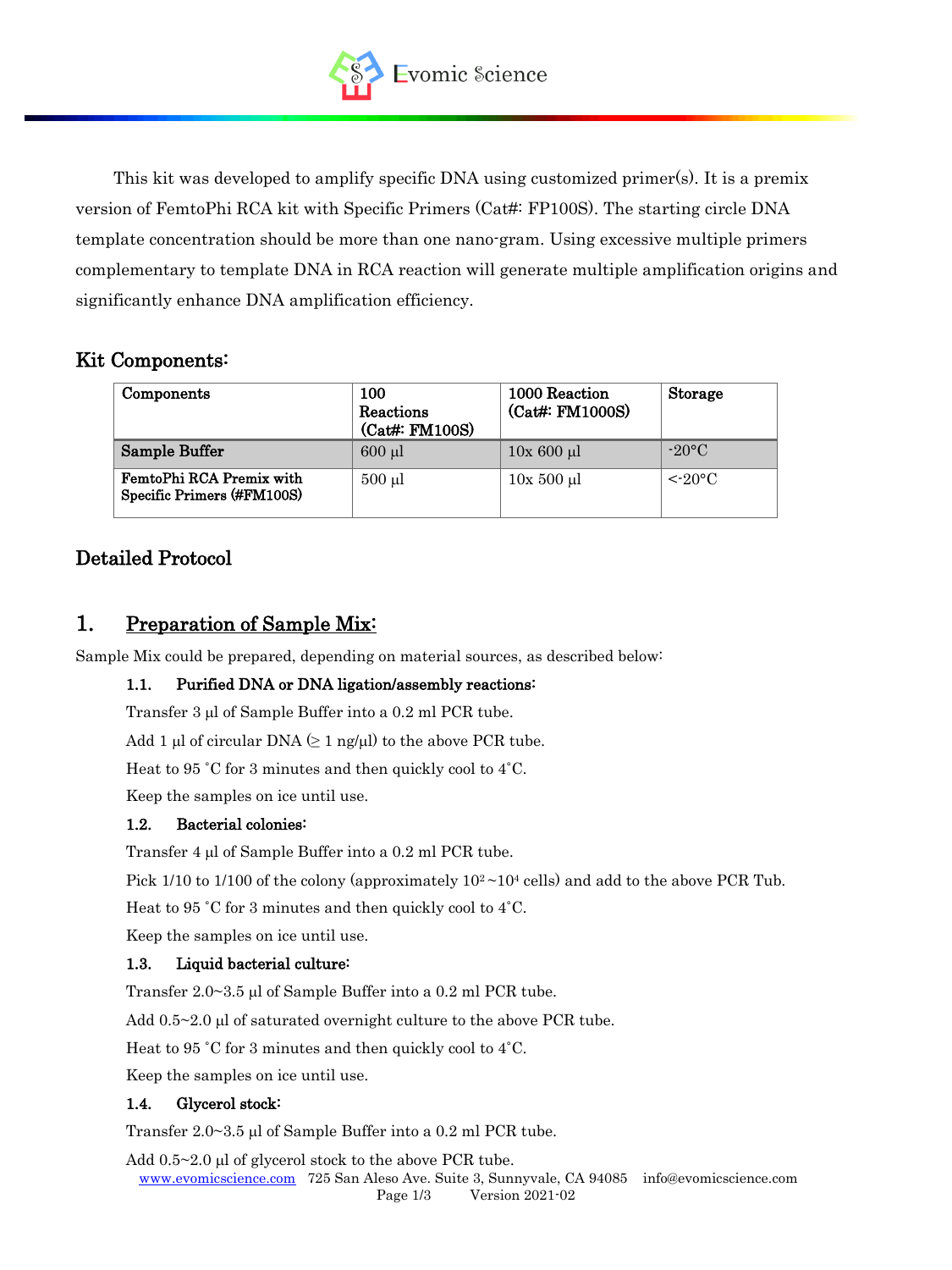

Heat to 95 ˚C for 3 minutes and then quickly cool to 4˚C.

Keep the samples on ice until use.

Note: Heating at higher temperature or longer time may increase the probability of nicking target DNA and releasing host genomic DNA into cell lysis to the reaction, where the host genomic DNA will compete with the desired template DNA during amplification.

## 2. DNA Amplification:

Add  $5 \mu$ l of FemtoPhi RCA Premix (#FM100S), 1  $\mu$ l of Specific Primer(s) to the above PCR tube contains 4  $\mu$ l of Sample Mix as showed below:

| Component                         | <b>Volume/Reaction</b> |  |
|-----------------------------------|------------------------|--|
| Sample Mix with denatured DNA     | $4 \mu l$              |  |
| FemtoPhi RCA Premix with Specific | $5 \mu$                |  |
| Primers (#FM100S)                 |                        |  |
| Specific Primer(s) $(100 \mu M)$  | $1 \mu l$              |  |
| Final Volume                      | $10 \mu$               |  |

The final volume is 10  $\mu$ l. Mix well and incubate at 30 °C for 3 to 24 hrs.

**3.** Inactivate FemtoPhi: Incubating at 65 °C for 10 min, and then cool to 4 °C.

## **4.** Perform Downstream Application:

- The amplified DNA can be directly used for the cycle sequencing reaction without purification;
- The amplified DNA can be directly used for DNA restriction enzyme digestion;
- An aliquot of the amplified DNA can be examined by agarose gel;
- Specially, the amplified RCA products as concatemers can be used to transform Bacillus after diluted or purified. Compared to the traditional Bacillus transformation methods, the FemtoPhi product would give the highest transformation rate, which is of critical importance to *Bacillus* gene cloning, expression and library construction. Please note that, the FemtoPhi product cannot mix with *Bacillus* without further dilution or purification due to its toxicity to the cell. If you do need large amount of RCA product for *Bacillus* transformation, please follow the protocol of "Purification of RCA product" described below. Alternatively, we recommend our SuperPhi DNA Amplification Kit (Cat#: Phi100) which does not contain the toxic components, and the SuperPhi product can be directly transformed to Bacillus, without additional handling.

## **5.** Option: Purification of RCA product

1. Please use the following protocol, in case you need further purify RCA product prior to usage.